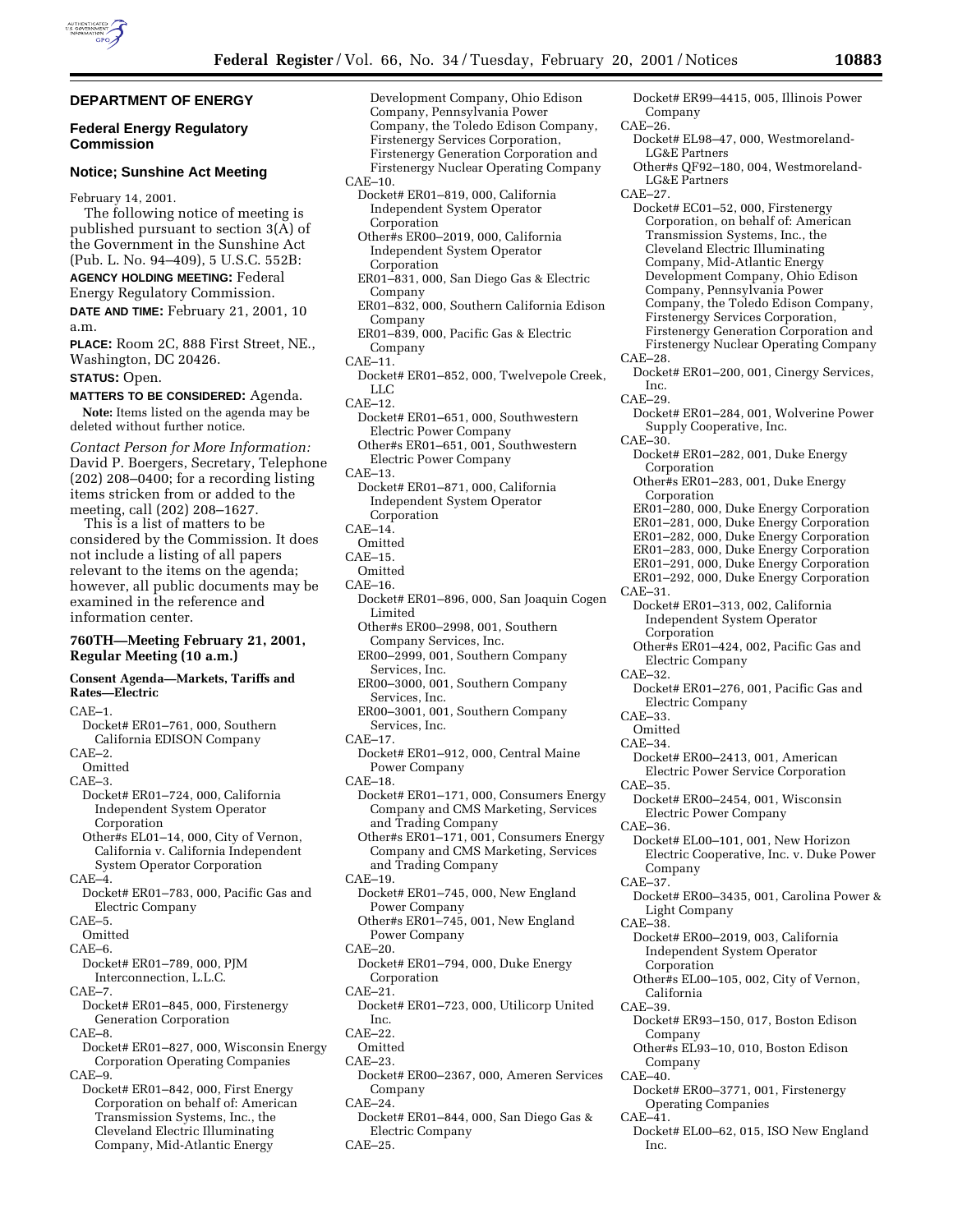## CAE–42.

- Docket# ER01–247, 003, Virginia Electric and Power Company
- Other#s ER01–247, 004, Virginia Electric and Power Company

CAE–43.

- Docket# EC01–41, 001, PG&E National Energy Group, LLC and PG&E National Energy Group, Inc. on behalf of themselves and their public utility subsidiaries
- Other#s EC01–49, 001, PG&E National Energy Group, Inc., PG&E Enterprises, and PG&E Shareholdings, Inc. on behalf of themselves and their public utility subsidiaries
- CAE–44.
- Docket# ER99–28, 004, Sierra Pacific Power Company
- Other#s EL99–38, 003, Sierra Pacific Power Company
- CAE–45.
- Docket# OA01–2, 000, Maine Electric Power Company
- CAE–46.
- Docket# OA01–1, 000, Central Maine Power Company
- CAE–47.
- Docket# EL01–24, 000, New York Independent System Operator, Inc.
- $CAF=48$
- Omitted
- CAE–49.
- Docket# EL98–66, 000, East Texas Electric Cooperative, Inc. v. Central and South West Services, Inc., Central Power and Light Company, West Texas Utilities Company, Public Service Company of Oklahoma and Southwestern Electric Power Company

 $CAE$ –50.

- Docket# EL00–99, 000, Maine Public Utilities Commission, United Illuminating Company and Bangor Hydro-Electric Company v. ISO New England, Inc.
- Other#s EL00–100, 000, Maine Public Utilities Commission, United Illuminating Company and Bangor Hydro-Electric Company v. ISO New England, Inc.
- EL00–112, 000, Maine Public Utilities Commission, United Illuminating Company and Bangor Hydro-Electric Company v. ISO New England, Inc.
- CAE–51.
- Docket# EL01–16, 000, Pontook Operating Limited Partnership v. Public Service Company of New Hampshire
- $CAF-52.$
- Docket# EL99–26, 000, Hydro Investors, Inc. v. Trafalgar Power, Inc.
- Other#s QF87–499, 001, Trafalgar Power, Inc.
- QF87–500, 001, Trafalgar Power, Inc.
- QF87–501, 001, Trafalgar Power, Inc.
- QF88–413, 001, Trafalgar Power, Inc.
- QF88–414, 001, Trafalgar Power, Inc.
- QF88–415, 001, Trafalgar Power, Inc.
- QF88–416, 001, Trafalgar Power, Inc.
- CAE–53.
- Docket# OA97–140, 001, Seminole Electric Cooperative, Inc.
- CAE–54.
- Docket# ER00–980, 000, Bangor Hydro-Electric Company
- CAE–55.
- Docket# ER01–322, 002, San Diego Gas & Electric Company CAE–56.
- 
- Docket# ER99–1303, 000, St. Joseph Light & Power Company
- Other#s NJ97–2005, Omaha Public Power District
- ER98–3709, 000, Mid-Continent Area Power Pool
- ER98–3709, 001, Mid-Continent Area Power Pool
- ER98–3709, 002, Mid-Continent Area Power Pool
- ER99–1304, 000, Utilicorp United, Inc.
- ER99–1305, 000, Utilicorp United, Inc.
- ER99–1306, 000, Otter Tail Power
- Company
- ER99–1311, 000, Minnesota Power, Inc.
- ER99–1313, 000, Northern States Power Company (Minnesota) and Northern States Power Company (Wisconsin)
- ER99–1332, 000, Northwestern Public Service Company
- ER99–1334, 000, Alliant Services Company on behalf of IES Utilities, Inc., Interstate Power Company and Wisconsin Power and Light Company
- ER99–1344, 000, Midamerican Energy Company
- ER99–1354, 000, Montana-Dakota Utilities Company
- CAE–57.
	- Docket# EC96–19, 043, California Independent System Operator **Corporation**
	- Other#s ER96–1663, 044, California Independent System Operator **Corporation**

#### **Consent Agenda—Markets, Tariffs and Rates—Gas**

- CAG–1.
- Omitted
- $CAG-2.$
- Docket# GT01–9, 000, Kern River Gas Transmission Company  $CAG-3.$
- 
- Docket# RP01–214, 000, Northwest Pipeline Corporation
- $CAG-4$ .
- Omitted
- CAG–5.
- Docket# RP01–212, 000, Gulf South Pipeline Company, LP
- $CAG–6$ .
- Omitted
- CAG–7.
- Docket# RP00–162, 008, Panhandle Eastern Pipe Line Company
- $CAG–8$ .
- Docket# RP01–134, 001, Texas Gas Transmission Corporation
- Other#s RP00–260, 005, Texas Gas Transmission Corporation
- RP00–260, 006, Texas Gas Transmission Corporation
- RP01–135, 001, Texas Gas Transmission
- Corporation
- $CAG-9.$
- Docket# RP01–169, 001, Northern Natural Gas Company
- CAG–10.
- Omitted
- CAG–11.
	- Docket# RP99–326, 001, Tennessee Gas Pipeline Company
- CAG–12.
- Docket# RP00–316, 002, Kinder Morgan Interstate Gas Transmission LLC
- Other#s RP00–343, 002, Kinder Morgan Interstate Gas Transmission LLC
- CAG–13.
	- Docket# RP00–559, 002, Reliant Energy Gas Transmission Company
	- CAG–14.
		- Docket# RP99–507, 006, Amoco Energy Trading Corporation, Amoco Production Company and Burlington Resources Oil & Gas Company v. El Paso Natural Gas Company
		- Other#s RP99–507, 004, Amoco Energy Trading Corporation, Amoco Production Company and Burlington Resources Oil & Gas Company v. El Paso Natural Gas Company
		- RP99–507, 005, Amoco Energy Trading Corporation, Amoco Production Company and Burlington Resources Oil & Gas Company v. El Paso Natural Gas Company
		- RP99–507, 007, Amoco Energy Trading Corporation, Amoco Production Company and Burlington Resources Oil & Gas Company v. El Paso Natural Gas Company
		- RP99–507, 008, Amoco Energy Trading Corporation, Amoco Production Company and Burlington Resources Oil & Gas Company v. El Paso Natural Gas Company
		- RP99–507, 009, Amoco Energy Trading Corporation, Amoco Production Company and Burlington Resources Oil & Gas Company v. El Paso Natural Gas Company

RP99–507, 010, Amoco Energy Trading Corporation, Amoco Production Company and Burlington Resources Oil & Gas Company v. El Paso Natural Gas

RP00–139, 001, KN Marketing, L.P. v. El Paso Natural Gas Company RP00–139, 002, KN Marketing, L.P. v. El Paso Natural Gas Company

Docket# RP98–54, 033, Colorado Interstate

Docket# MG01–17, 000, Maritimes and Northeast Pipeline, L.L.C.

Docket# MG01–14, 000, Algonquin LNG,

Docket# MG01–16, 000, Texas Eastern Transmission Corporation

Docket# MG01–13, 000, Algonquin Gas

Docket# MG01–15, 000, East Tennessee

Docket# OR96– ET AL., 000, Arco Products Company, Equilon Enterprises, L.L.C., Mobil Oil Corporation and Texaco Refining and Marketing Inc. v. SFPP, L.P. Other#s OR96–10, 000, Arco Products Company, Equilon Enterprises, L.L.C., Mobil Oil Corporation and Texaco Refining and Marketing Inc. v. SFPP, L.P.

Transmission Company

Natural Gas Company

Company

Gas Company

 $CAG-15$ .

CAG–16. Omitted CAG–17.

CAG–18.

CAG–20.

CAG–21.

CAG–22.

Inc. CAG–19.